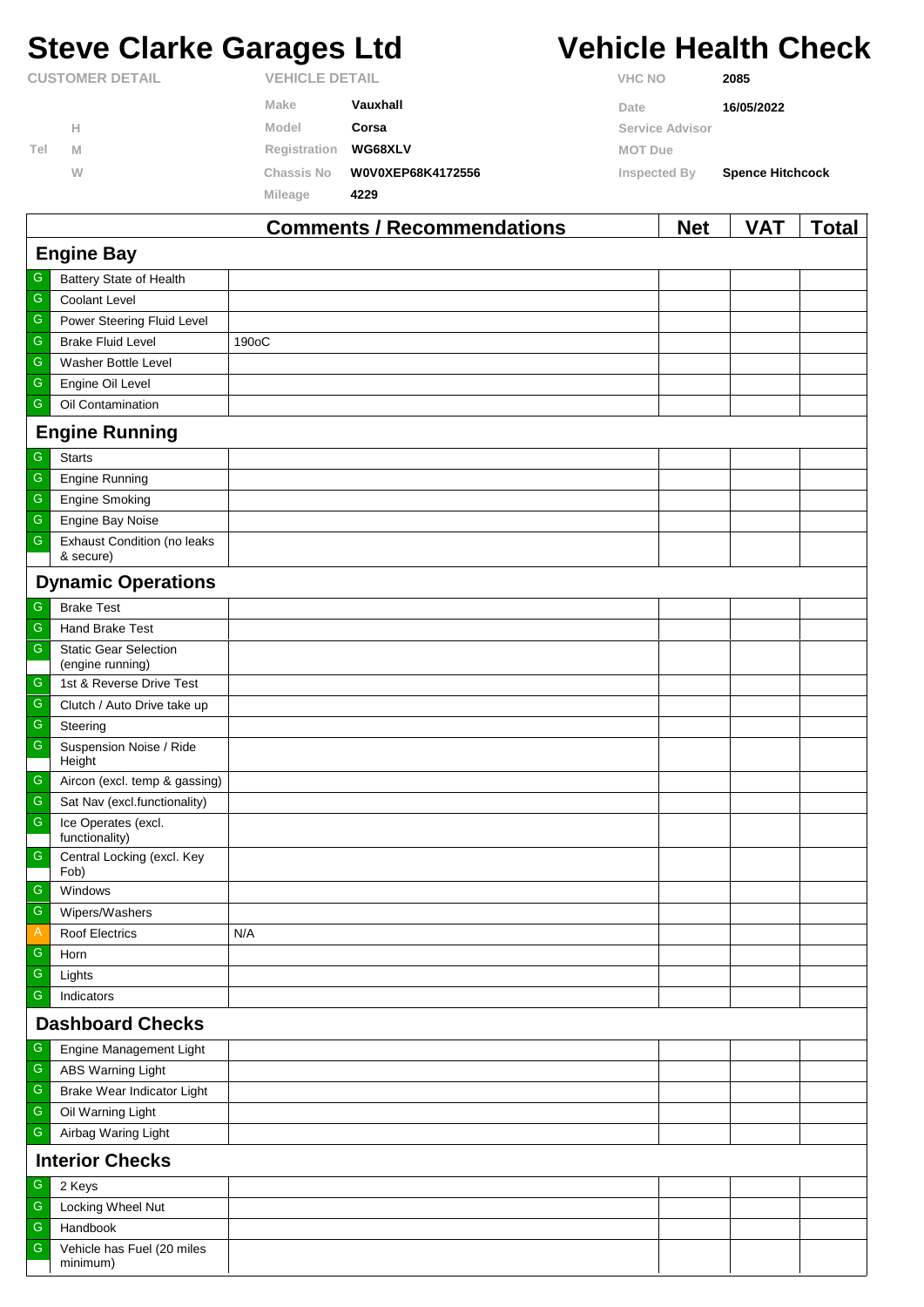## **Steve Clarke Garages Ltd Vehicle Health Check**

| <b>CUSTOMER DETAIL</b> |   | <b>VEHICLE DETAIL</b> |                   | <b>VHC NO</b>          | 2085                    |  |
|------------------------|---|-----------------------|-------------------|------------------------|-------------------------|--|
|                        |   | Make                  | Vauxhall          | Date                   | 16/05/2022              |  |
| Tel                    | н | Model                 | Corsa             | <b>Service Advisor</b> |                         |  |
|                        | M | Registration          | <b>WG68XLV</b>    | <b>MOT Due</b>         |                         |  |
|                        | W | <b>Chassis No</b>     | W0V0XEP68K4172556 | Inspected By           | <b>Spence Hitchcock</b> |  |
|                        |   | Mileage               | 4229              |                        |                         |  |

|              |                                  | <b>Comments / Recommendations</b> | <b>Net</b> | <b>VAT</b> | 'otal |  |  |
|--------------|----------------------------------|-----------------------------------|------------|------------|-------|--|--|
| $-$ G        | Tyre Repair Kit                  |                                   |            |            |       |  |  |
| $\mathsf{G}$ | <b>Tool Kit</b>                  |                                   |            |            |       |  |  |
|              | <b>Documentation</b>             |                                   |            |            |       |  |  |
| G            | V5 Registration Certificate      |                                   |            |            |       |  |  |
| $-$ G        | Valid MOT                        | 21/02/2023                        |            |            |       |  |  |
| $\mathsf{G}$ | <b>HPI Checked</b>               |                                   |            |            |       |  |  |
| $\mathsf{G}$ | No Outstanding Safety<br>Recalls |                                   |            |            |       |  |  |
|              |                                  | <b>Total</b>                      | 0.00       | 0.00       | 0.00  |  |  |

| <b>Tyres</b> |     | <b>Tread (mm) Manufacturer Size</b> | <b>Comments/Recommendations</b> |
|--------------|-----|-------------------------------------|---------------------------------|
| G N/S Front  | 5.0 |                                     |                                 |
| G N/S Rear   | 6.0 |                                     |                                 |
| G O/S Front  | 5.0 |                                     |                                 |
| G O/S Rear   | 6.0 |                                     |                                 |
| G Spare      |     |                                     |                                 |
|              |     |                                     |                                 |

### **Photos**



Vehicle has Fuel (20 miles minimum) - Tyre Repair Kit - Image 1 of 1 Tool Kit - Image 1 of 2



2 Keys - Image 1 of 1 Locking Wheel Nut - Image 1 of 1 Handbook - Image 1 of 1